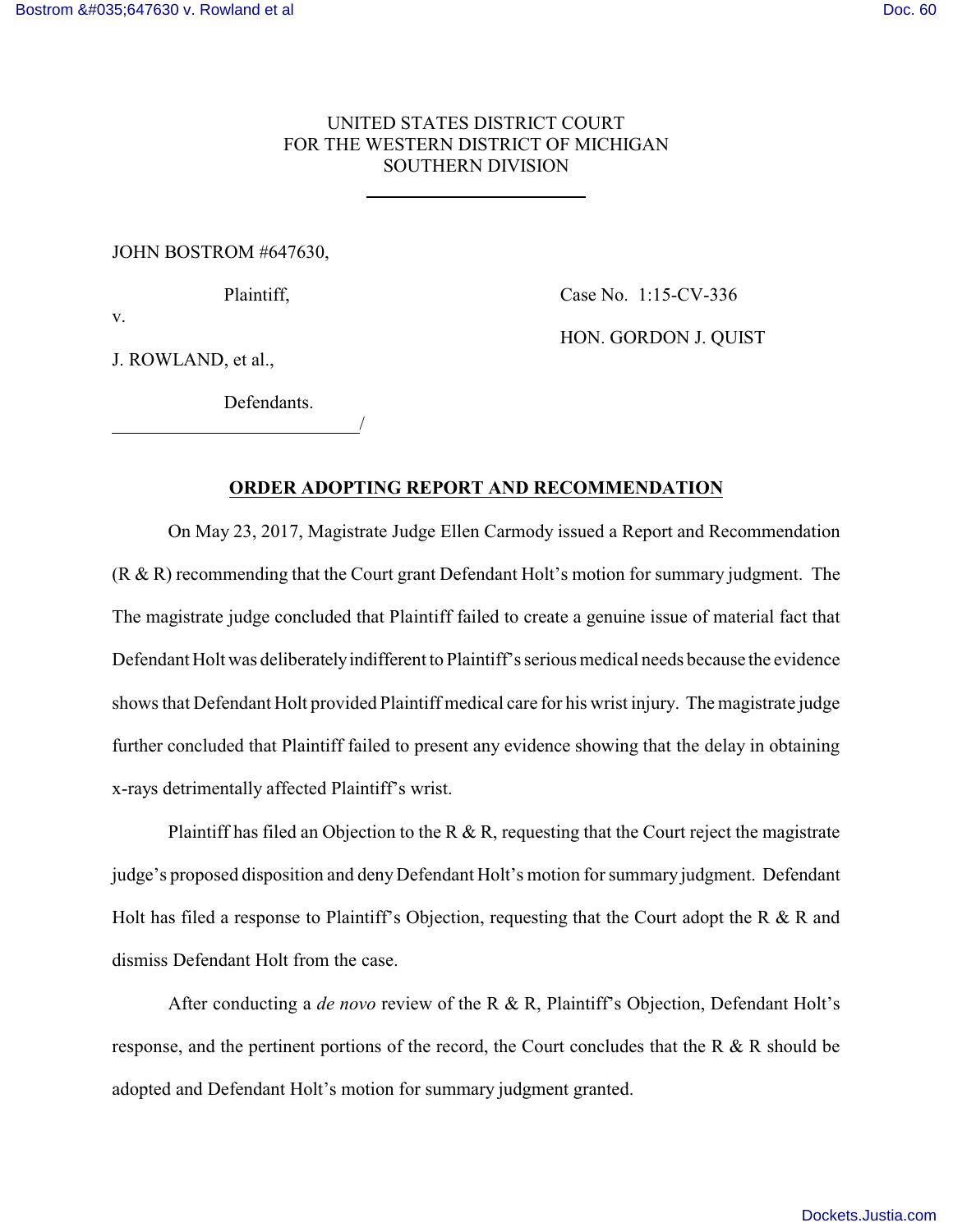In support of her motion for summary judgment, Defendant Holt presented evidence that on February 22, 2013, she spoke to Plaintiff and examined his wrist, noting that while there was some swelling, there was no obvious deformity or significant bruising suggesting a possible fracture. Defendant Holt gave Plaintiff pain medication and entered an order for an x-ray of Plaintiff's wrist. (ECF No. 40-1 at PageID.286–87.) Plaintiff does not dispute this evidence, but argues that summary judgment is improper because Plaintiff alleged in his verified complaint that Defendant Holt commented that Plaintiff's injury resulted from Plaintiff getting into trouble. (ECF No. 57 at PageID.643 (citing ECF No. 1 at PageID.10.) Even if Defendant Holt made such statement, Plaintiff fails to cite any evidence showing that Defendant Holt denied Plaintiff medical treatment as punishment for Plaintiff getting into trouble. Although Defendant Holt reasonably concluded that Plaintiff's situation did not require emergency treatment, she ordered an x-ray to obtain further information about the extent of Plaintiff's injury. Because Defendant Holt was not in charge of administering x-rays, she had no control over when Plaintiff's x-raywould be performed. (ECF No. 40-1 at PageId.285–88.) Thus, Plaintiff fails to show that Defendant Holt was deliberately indifferent to Plaintiff's serious medical needs. *See Mabry v. Antonini*, 289 F. App'x 895, 901 (6th Cir. 2008) (concluding that a doctor was entitled to summary judgment, in part, because he "had no control over when appointments would be scheduled").

Plaintiff also argues that he presented evidence that he was negatively affected by the delay in treatment of his wrist fracture. But the statement Plaintiff cites—Plaintiff's own recitation in his affidavit of what the outside doctor told him—is inadmissible hearsaythat cannot support Plaintiff's claim that he was negatively affected by a delay in treatment. (ECF No. 50 at PageID.584.) Accordingly, this argument fails as well.

Therefore,